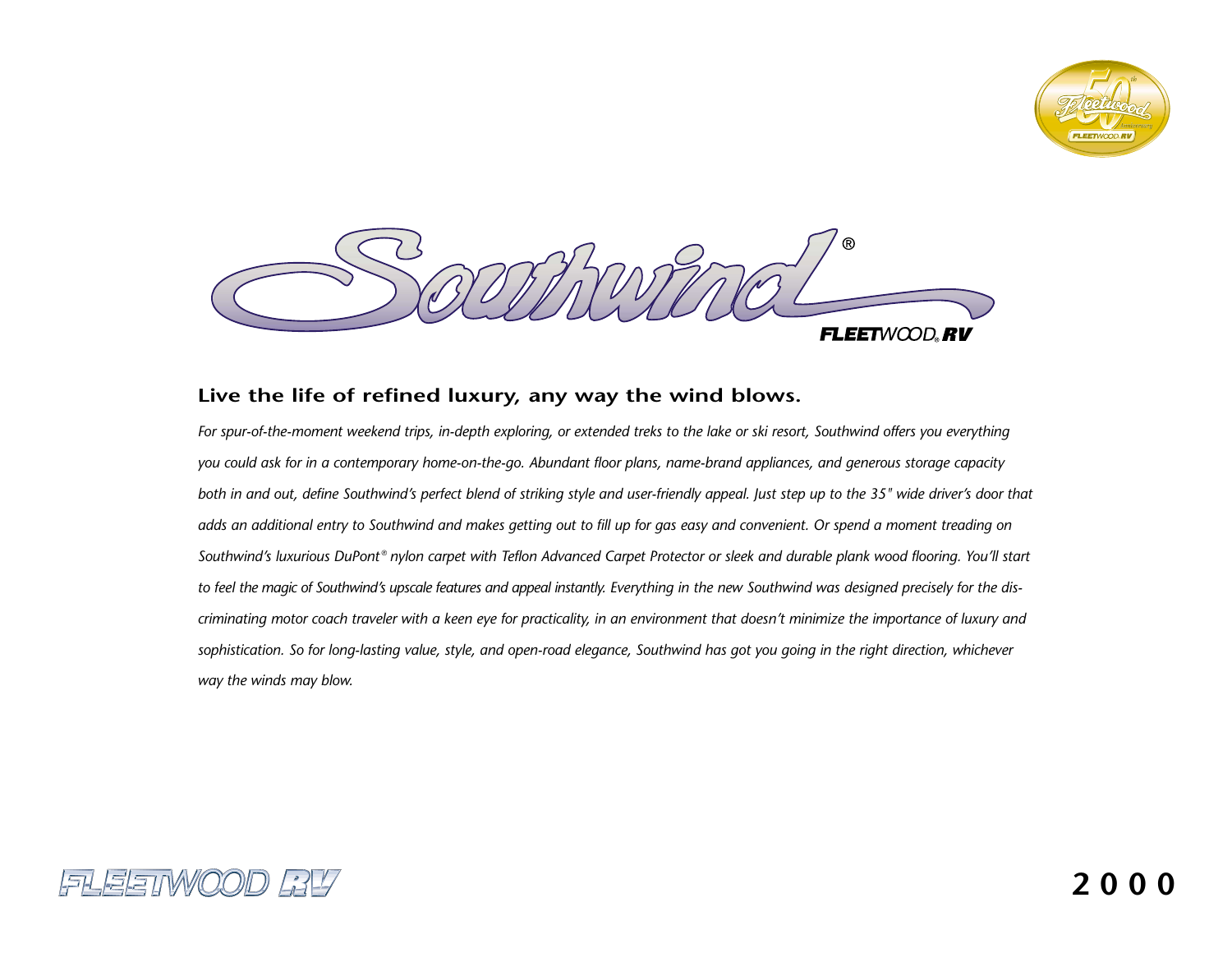# **2000 Southwind Floor Plans**





- *Driver's Side Door*
- *Living Room Slide-Out*
- *Fully Enclosed Bathroom*
- *Swivel Chair with Table*
- *Dinette or Optional Table with Chairs*
- *Optional Twin Beds*
- *Large Tub/Shower*





- *Driver's Side Door*
- *Living Room Slide-Out*
- *Dinette or Optional Table with Chairs*
- *Swivel Chair with Table*
- *Optional Bedroom Slide-Out with Vanity/Computer Desk*
- *Optional Dometic* ® *Side-by-Side Refrigerator*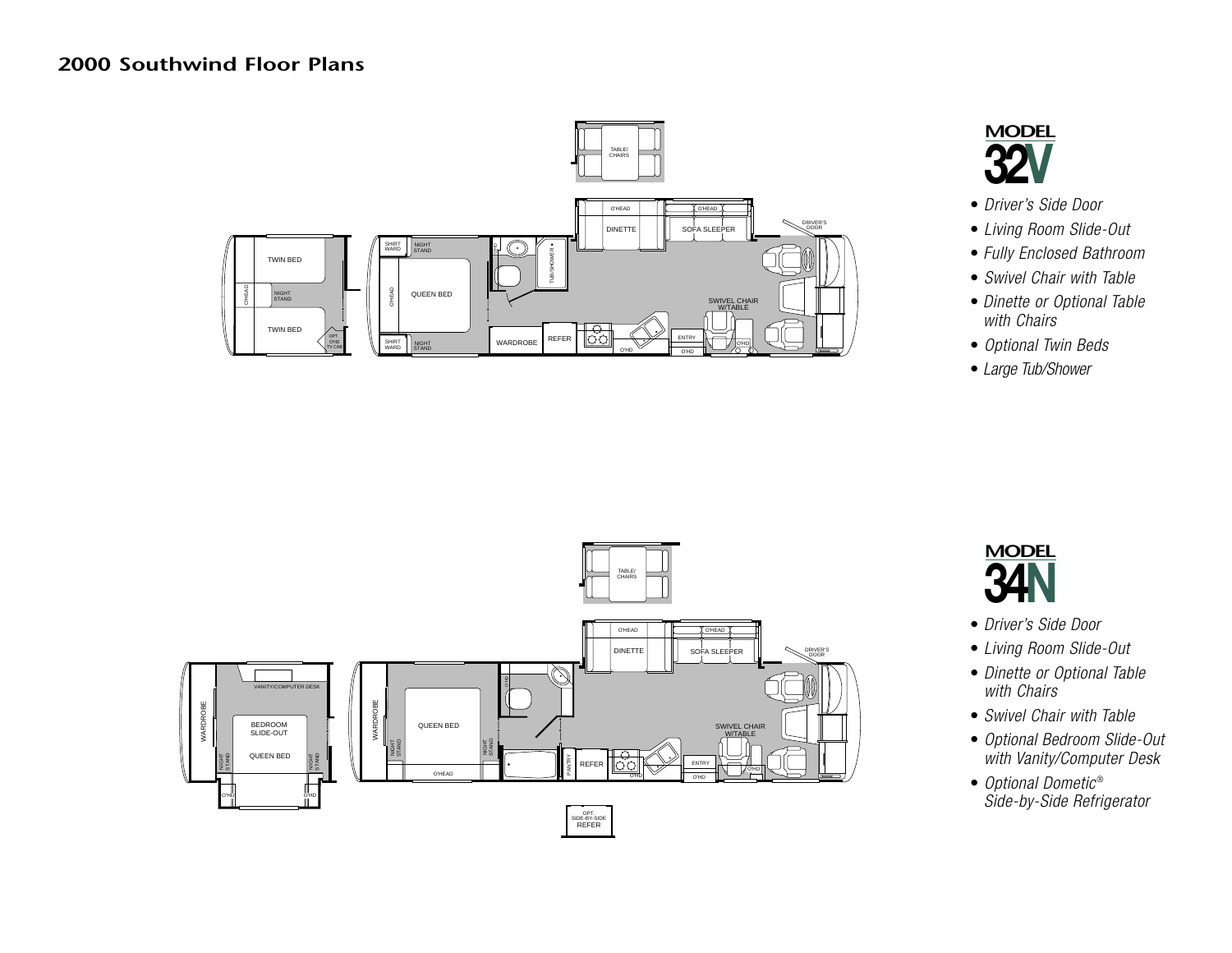





- *Driver's Side Door*
- *Living Room Slide-Out*
- *Dinette or Optional Table with Chairs*
- *Swivel Chair with Table*
- *Dual Pantries*
- *Optional Dometic* ® *Side-by-Side Refrigerator*
- *Optional Twin Beds*



- *Driver's Side Door*
- *Living Room Slide-Out*
- *Wardrobe Slide-Out with Desk*
- *Dinette or Optional Table with Chairs*
- *Optional Dometic* ® *Side-by-Side Refrigerator*
- *Swivel Chair with Table*
- *Private Toilet*



- *Driver's Side Door*
- *Galley/Living Room Slide-Out*
- *Dinette or Optional Table with Chairs*
- *Optional Bedroom Slide-Out with Vanity/Computer Desk*
- *Optional Washer/Dryer*
- *Optional Dometic* ® *Side-by-Side Refrigerator*
- *Swivel Chair with Table*
- *Private Toilet*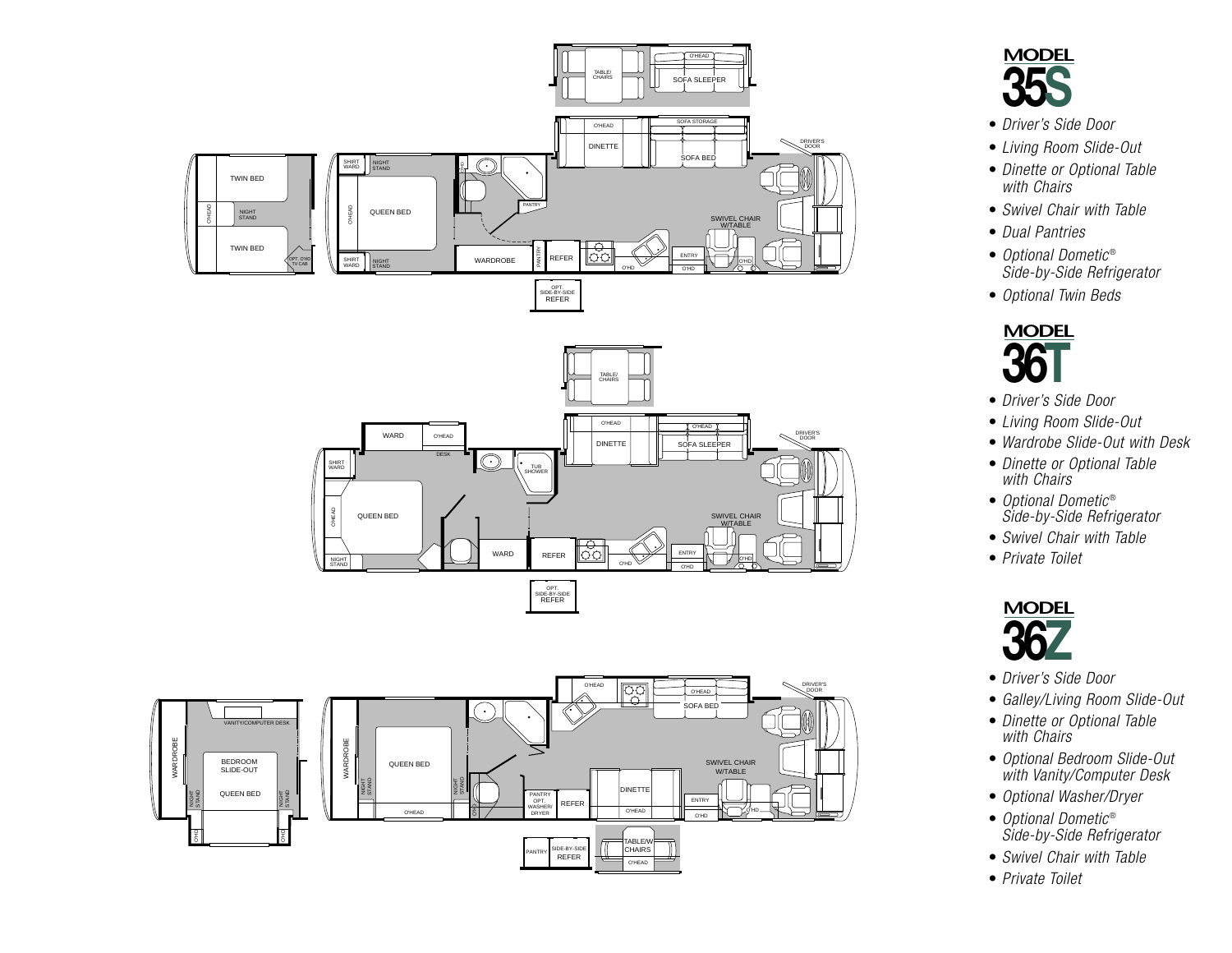# **2000 Southwind Standard Features**

#### EXTERIOR AUTOMOTIVE

Large, Curved Aerodynamic Windshield Undercoating Stainless-Steel Wheel SimulatorsMud Flaps Underhood Utility Light Steel Surface on BulkheadTrailer Hitch with 4-Point Electrical Hook-Up Halogen Headlights Fog Lights Rear Vision CameraSingle Motor Windshield Wipers with Wet Arm

## INTERIOR AUTOMOTIVE

Intermittent Wiper Control Double Swivel Sun Visors with Map Pockets Driver/Passenger Side Window Shade Engine Cover Convenience Tray Driver's Door with Manual Crank Window LiftCruise Control Low Profile Engine Cover Radio with Cassette AM/FM/MX–Electronic Tuning Tilt Steering Wheel Tilt-up Instrument Panel Soft Surface Automotive DashComputer Workstation in Dash Auxiliary Start Circuit Battery Disconnect System Auto A/C Heater Combo Radio Switch–Main/Auxiliary Driver/Passenger Captain's Chairs with Reclining Back/Slide Controls

## PLATFORM CONSTRUCTION

 Basement Floor Configuration Heated Water & Holding Tank Compartments Polyethylene Luggage Compartment Boxes Paco Beams Steel Outriggers Box Vibration Isolators

#### INTERIOR LIGHTING

Wardrobe Lighting Fluorescent Ceiling with Dual Bulb Decor Lighting Incandescent Lighting Wall SconcesMake-Up Lights in Bath

## INTERIOR

 3 Interior Decors Woven Jacquard Feature Fabrics Skylight In Tub/Shower Brentwood Cherry Wood Grain Wall-to-Wall Nylon Carpet with Carpet Pad Vinyl Floor Covering–Galley & Bath Wood Drawers Roller Guide Drawer Slides with Transit Ship Locks Radius Corner Cabinetry Brushed Chrome Finish Cabinet Hardware Driver/Passenger & Lounge Reclining Bucket Seats 3-Point Front Seat Belts Vinyl Pull Shade–Entry Bedspread with Decor Pillows Deluxe Pillow-Top Innerspring Mattress Alder Stained Cherry Cabinet Doors & Drawers Corian® Galley Countertops Headboard Beveled Mirrors Slide-Out Dinette Bins with LatchesCedar Lining in Wardrobe Window Coverings–Day/Night Shades Alder Stained Cherry Bath Door Trims Alder Stained Cherry Wood Trim Table Tops Trash Basket in Galley Molded Tub/Shower ABS with One-Piece EnclosureChrome Bath AccessoriesResidential Seat Styling Entry Rail (Oak & Chrome) Alder Stained Cherry Raised Panel Overhead Cabinet Doors Alder Stained Cherry Flat Panel Base Cabinet Doors Adjustable Cabinet Shelves (Selected Cabinets) Sink Cutting Board Solid Divider DoorsLarge, Double Stainless-Steel Sink

## EXTERIOR STORAGE

 Insulated Luggage Doors Single Paddle/Metal Latches Continuous One-Piece Bulb SealHidden, Stainless-Steel Latch Rods Gas Lift Strut Supports–Two Struts per Door Lighted Compartments Steel Seal FramesPass-Through Storage

## **EXTERIOR**

 Fiberglass Front/Rear Cap One-Piece, Swing-Down Engine Access Door Fiberglass Front Quarter Panels Fiberglass Rear Wheel Well Trim Aerodynamic Styling Entry Door with Deadbolt Latch Slider Windows Throughout Aluminum Front GrilleUtility Compartment with Exterior Shower 4-Point Manual Hydraulic Leveler Roof Ladder Exterior Assist HandleHeated Remote Rear View MirrorPark Cable Receptacle Awning Rail/Drip Molding (Both Sides) Power Entry Step Porch Light 3 Colorway Graphics to Match Decor Lower Body Accent Paint

## ELECTRICAL

Patio Receptacle 120V/12V AC/DC Converter Central Electrical Panel 120V/12V Wire Raceway 3-Way Water Pump Switch 5.5kW Generator30-amp Service Wall Switches ECC Climate Control Dual 6V/Deep-Cycle 218-amp House Batteries TV/VCR Ready

#### **APPLIANCES**

20" Panasonic® TV In Front OverheadSmoke DetectorLP DetectorCO Detector6-Gallon, Quick-Recovery Water Heater with D.S.I. 22" 3-Burner, High-Output Cook Top with Oven Light/Power Range Hood & Monitor Panel Folding Range Cover–Flush Mount Solid Surface Top Dual Roof High Efficiency A/C with Solar Panel Water Heater Bypass Porcelain Toilet with Water SaverToilet Tank "Sani-flush" System 8-cu.ft. Dometic® Double Door Refrigerator Single-Lever Galley Faucet Water Filter with FaucetDemand Water Pump with Filter Power Bath VentTV AntennaFantastic® Power Roof VentFire Extinguisher Telephone Jack Rear Speakers In Bedroom

## BODY STRUCTURE

Vacubond Upper/Lower Floor Vacubond Walls w/Smooth, High Gloss Exterior Fiberglass Aluminum Wall/Ceiling Framing Interlocking Aluminum Extrusions Radiused Roof with Ducted A/CRubber RoofPower Platform

# **New Southwind Features For 2000**

*Our engineering may set us apart from the rest. But the things you'll notice most, when you and your family take a trip, are the top-of-the-line features. This year we have, once again, added to an already large list of features with the following:*

- *Toilet Tank "Sani-flush" System*
- *New Premium Vinyl Floor in Galley*
- *Illuminated Porch Light Switch*
- *Water Spouts at End of Drip Rail*
- *Video Storage in Overhead*
- *Upgraded Shower Glass Door Latches*
- *CB Radio Ready Option*

*Product information and photography included in this brochure were as accurate as possible at the time of publication. For the most current product information and changes, please visit our Website at www.fleetwood.com or contact your local Fleetwood dealer. Subsequent refinements may be evident in the actual product. Prices and specifications are subject to change without notice. All fuel and liquid capacities are approximate and dimensions are nominal. Fleetwood has designed its motor home brands to provide a variety of potential uses for its customers. Each unit features the optimum storage, fluid, seating and sleeping capabilities. Though the customer enjoys this potential, he/she also has the responsibility to select the proper combinations of loads without exceeding the chassis weight capacities.*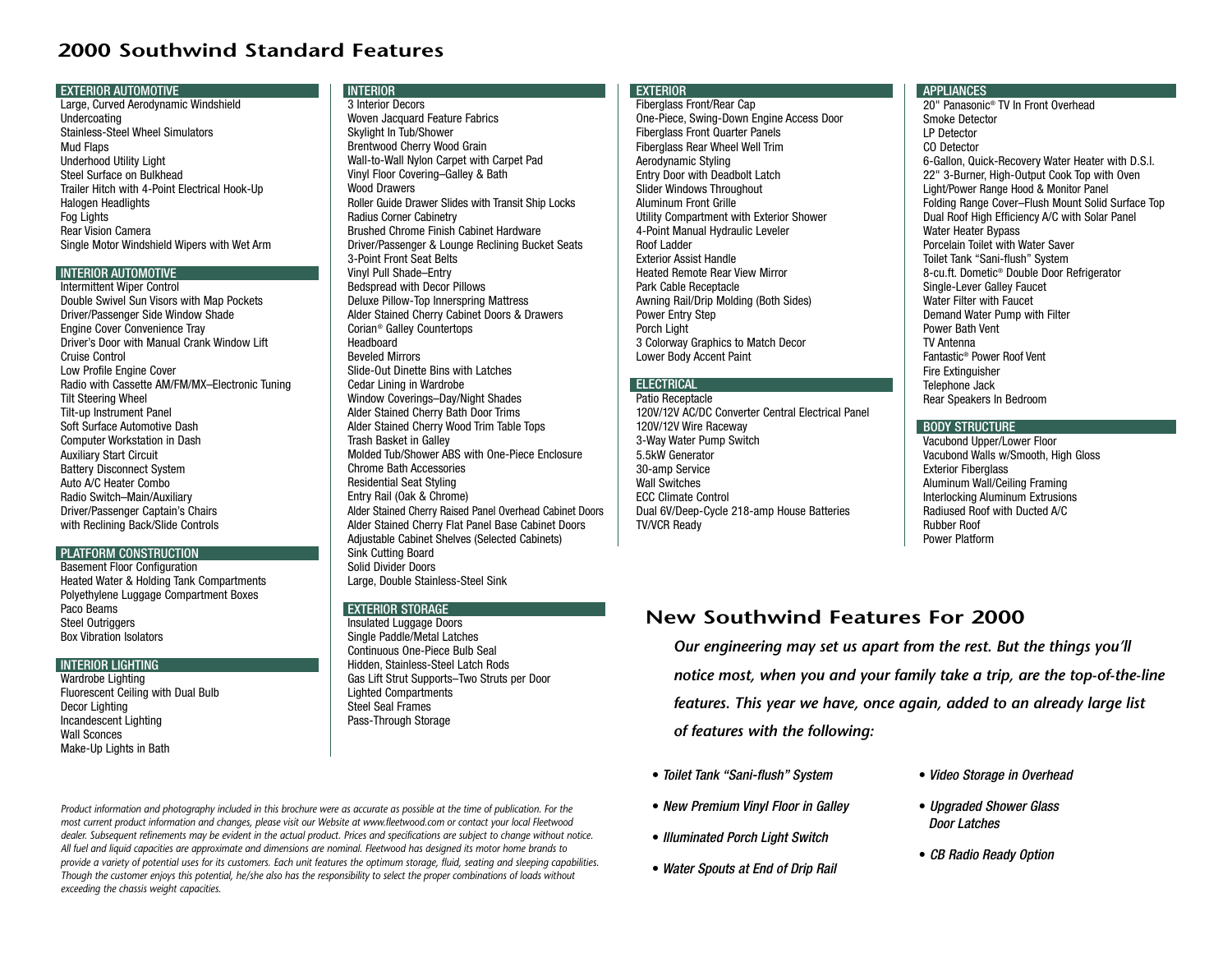| <b>EXTERIOR AUTOMOTIVE</b>                                        | 32V                   | 34N                  | <b>35S</b>             | 36T                   | 36Z             |
|-------------------------------------------------------------------|-----------------------|----------------------|------------------------|-----------------------|-----------------|
| Ford Chassis 6.8L Engine                                          | Opt                   | 0 <sub>pt</sub>      | Opt                    | Opt                   | Opt             |
| Workhorse Chassis 7.4L Vortec Engine                              | Opt                   | N/A                  | N/A                    | N/A                   | N/A             |
|                                                                   |                       |                      |                        |                       |                 |
| <b>EXTERIOR</b>                                                   | 32V                   | 34N                  | 35S                    | 36T                   | 36Z             |
| Awning-USA                                                        | Opt                   | Opt                  | 0pt                    | Opt                   | Opt             |
|                                                                   |                       |                      |                        |                       |                 |
| <b>INTERIOR AUTOMOTIVE</b>                                        | 32V                   | 34N                  | <b>35S</b>             | 36T                   | 36Z             |
| <b>CB Radio Ready</b>                                             | Opt                   | Opt                  | Opt                    | Opt                   | Opt             |
| Stereo AM/FM with CD player                                       | Opt                   | Opt                  | Opt                    | Opt                   | 0 <sub>pt</sub> |
| Driver/Passenger Leather Seats with Power Driver                  | Opt                   | Opt                  | 0 <sub>pt</sub>        | Opt                   | Opt             |
|                                                                   |                       |                      |                        |                       |                 |
| <b>APPLIANCES</b>                                                 | 32V                   | 34N                  | 35S                    | <b>36T</b>            | 36Z             |
| Multiple CD Changer                                               | Opt                   | Opt                  | Opt                    | Opt                   | Opt             |
| Rear Panasonic <sup>®</sup> Television with Remote                | Opt                   | Opt                  | Opt                    | Opt                   | Opt             |
| <b>VCR/VHS</b>                                                    | Opt                   | Opt                  | 0 <sub>pt</sub>        | Opt                   | Opt             |
| Dometic <sup>®</sup> Side-by-Side Refrigerator with Ice Maker     | N/A                   | Opt                  | Opt                    | Opt                   | Opt             |
| Dometic <sup>®</sup> Double Door Refrigerator with Ice Maker      | Opt                   | Opt                  | 0pt                    | Opt                   | Opt             |
| 1-cu.ft. Microwave                                                | Std                   | Std                  | Std                    | Std                   | N/A             |
| <b>Convection Microwave</b>                                       | Opt                   | Opt                  | Opt                    | Opt                   | Opt             |
| <b>CSA Convection Microwave</b>                                   | Opt                   | Opt                  | Opt                    | Opt                   | Opt             |
| Washer/Dryer                                                      | N/A                   | N/A                  | N/A                    | Opt                   | Opt             |
| Furnace 20M BTU/34M BTU (Dual)                                    | N/A                   | N/A                  | Std                    | N/A                   | Std             |
| Furnace 20M BTU/20M BTU (Dual)                                    | N/A                   | Std                  | N/A                    | Std                   | N/A             |
| Furnace 34M BTU                                                   | Std                   | N/A                  | N/A                    | N/A                   | N/A             |
| <b>DSS Manual Lift/Satellite Dish</b>                             | Opt                   | Opt                  | 0 <sub>pt</sub>        | Opt                   | Opt             |
|                                                                   |                       |                      |                        |                       |                 |
| <b>ELECTRICAL</b>                                                 | 32V                   | 34N                  | <b>35S</b>             | 36T                   | 36Z             |
| 7.0kW Generator                                                   | Opt                   | Opt                  | Opt                    | Opt                   | Opt             |
| <b>CSA Package</b>                                                | Opt                   | Opt                  | Opt                    | Opt                   | Opt             |
|                                                                   |                       |                      |                        |                       |                 |
| SLEEPING ACCOMMODATIONS (STANDARD)                                | 32V                   | 34N                  | <b>35S</b>             | 36T                   | 36Z             |
| Sofa Bed                                                          | N/A                   | N/A                  | 46" x 76"              | N/A                   | 46" x 76"       |
| Sofa Sleeper                                                      | $511/2$ " x $711/2$ " | $511/2$ "x $711/2$ " | N/A                    | $511/2$ " x $711/2$ " | N/A             |
| Dinette                                                           | 41" x 70"             | 41" x 74"            | 41" x 74"              | 41" x 74"             | 37" x 74"       |
| Queen Bed                                                         | 60" x 75"             | 60" x 80"            | 60" x 80"              | 60" x 80"             | 60" x 80"       |
| SLEEPING ACCOMMODATIONS (OPTIONAL)                                | 32V                   | 34N                  | <b>35S</b>             | 36T                   | 36Z             |
| Twin Beds with Nightstand                                         | 39"x 80"              | N/A                  | 39"x 80"               | N/A                   | N/A             |
| Sofa Sleeper (Slide-Out)                                          | N/A                   | N/A                  | 511/2"x 711/2"         | N/A                   | N/A             |
| Bedroom (Slide-Out)                                               |                       |                      |                        |                       |                 |
|                                                                   |                       |                      |                        |                       |                 |
|                                                                   | N/A                   | 60" x 80"            | N/A                    | N/A                   | 60" x 80"       |
|                                                                   |                       |                      |                        |                       |                 |
| <b>SLIDE-OUT</b>                                                  | 32V                   | 34N                  | <b>35S</b>             | 36T                   | 36Z             |
| Galley-Galley/Sofa                                                | N/A                   | N/A                  | N/A                    | N/A                   | Std             |
| Living Room-Dinette/Sofa                                          | Std                   | Std                  | Std                    | Std                   | N/A             |
| Bedroom Wardrobe-Closet/Organizer                                 | N/A                   | N/A                  | N/A                    | Std                   | N/A             |
| Free Standing Dinette & Chairs                                    | Opt                   | Opt                  | 0 <sub>pt</sub>        | Opt                   | N/A             |
|                                                                   |                       |                      |                        |                       |                 |
| <b>INTERIOR</b>                                                   | 32V<br>Std            | 34N<br>N/A           | 35S<br>N/A             | <b>36T</b><br>N/A     | 36Z<br>N/A      |
| <b>Folding Shower Door</b><br>Glass Shower Door with Chrome Frame | N/A                   | Std                  | Std                    | Std                   | Std             |
| Slide-Out Pantries with Transit Locks                             | Std                   | Std                  | Std                    | Std                   | N/A             |
| Lounge Recliner                                                   | Opt                   | Opt                  | Opt                    | Opt                   | 0 <sub>pt</sub> |
|                                                                   |                       |                      |                        |                       |                 |
| TV Cabinet-Rear Bed<br>Oak Plank Wood Flooring at Galley          | Opt<br>Opt            | N/A<br>Opt           | Opt<br>0 <sub>pt</sub> | Opt<br>Opt            | N/A<br>Opt      |
| Dinette Table w/Free Standing Chairs                              | 0pt                   | 0 <sub>pt</sub>      | 0pt                    | 0 <sub>pt</sub>       | Opt             |

# **2000 Southwind Options**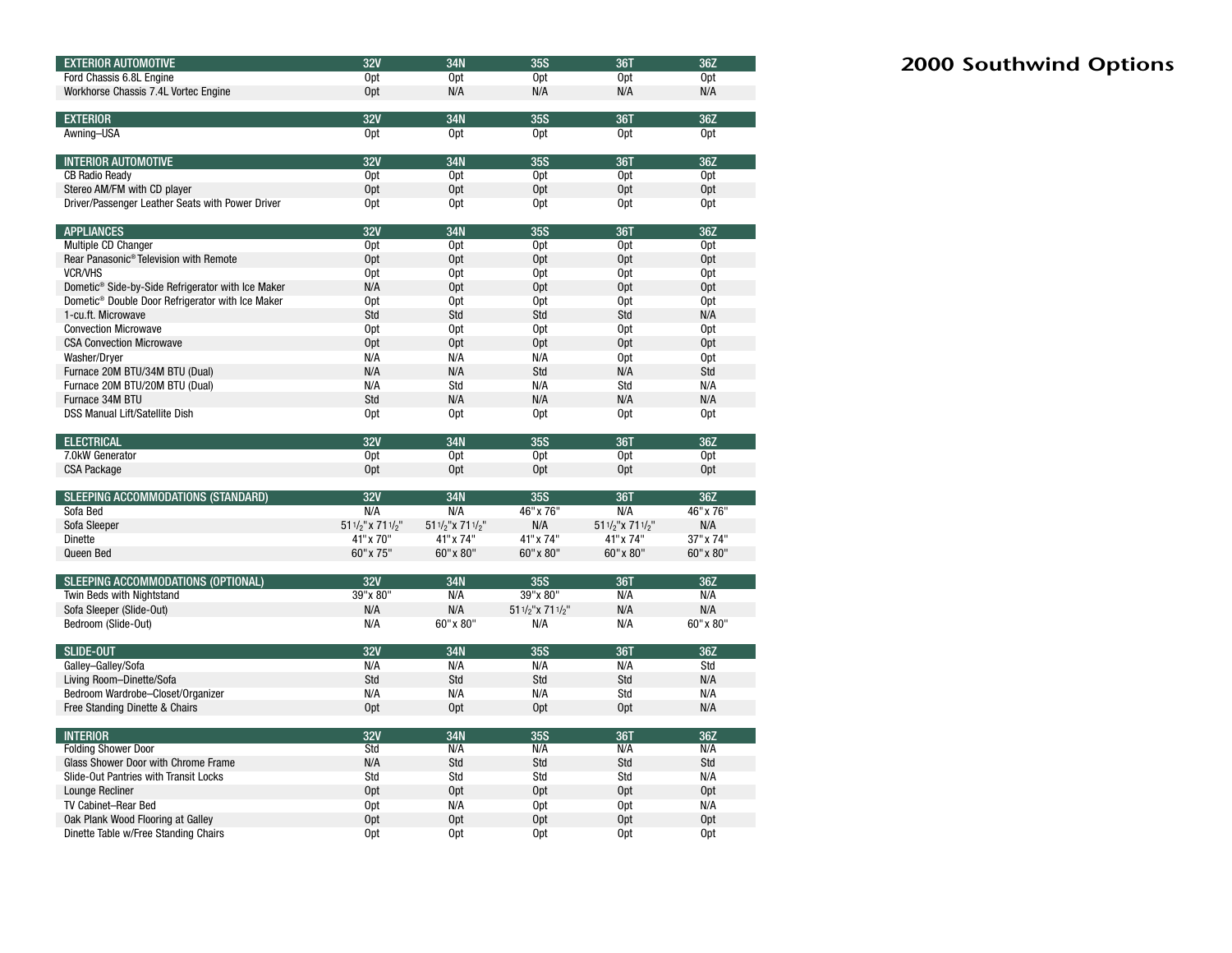# **The Power Platform Makes The Difference**

*Southwind's quality begins long before the features come on board. We begin by building on our exclusive Power Platform, with Paco Beam, a unique truss design welded together using tubular steel that's durable, strong, and dependable. The result is a quiet and nearly flawless ride, increased floor strength, and substantially more storage space below. An all-steel foundation further reduces stress loads on the sidewalls and minimizes chassis flex onuneven roads.*



*Drawing is for illustrative purpose only to highlight aspects of motor home construction. Actual motor home design depends on model and is subject to change.*

# **2000 Southwind Specifications**

| <b>FORD CHASSIS</b>                   | 32V           | 34N           | <b>35S</b>    | <b>36T</b>    | 36Z           |
|---------------------------------------|---------------|---------------|---------------|---------------|---------------|
| Engine CID                            | 415           | 415           | 415           | 415           | 415           |
| <b>Wheel Base</b>                     | 208"          | 208"          | 228"          | 228"          | 228"          |
| GVWR Ibs/kgs(1)                       | 20,500/9,299  | 20,500/9,299  | 20,500/9,299  | 20,500/9,299  | 20,500/9,299  |
| Front GAWR Ibs/kgs (2)                | 7,000/3,175   | 7,000/3,175   | 7,000/3,175   | 7,000/3,175   | 7,000/3,175   |
| Rear GAWR Ibs/kgs (2)                 | 13,500/6,124  | 13,500/6,124  | 13,500/6,124  | 13,500/6,124  | 13,500/6,124  |
| Base Weight Ibs/kgs (3)               | 15,700/7,122  | 15,900/7,212  | 16,000/7,258  | 16,650/7,552  | 16,000/7,257  |
| GCWR Ibs/kgs(4)                       | 25,500/11,567 | 25,500/11,567 | 25,500/11,567 | 25,500/11,567 | 25,500/11,567 |
| <b>Hitch Rating/Tonque Weight Ibs</b> | 5.000/500     | 5.000/500     | 5.000/500     | 5.000/500     | 5,000/500     |
| Hitch Rating/Tongue Weight kgs        | 2,268/227     | 2,268/227     | 2,268/227     | 2,268/227     | 2,268/227     |
| Fuel Capacity gal/lbs                 | 75/450        | 75/450        | 75/450        | 75/450        | 75/450        |
| Fuel Capacity gal/kgs                 | 75/204        | 75/204        | 75/204        | 75/204        | 75/204        |
|                                       |               |               |               |               |               |
| <b>WORKHORSE CHASSIS</b>              | <b>32V</b>    | 34N           | <b>35S</b>    | 36T           | 36Z           |
| Engine CID                            | 454           | N/A           | N/A           | N/A           | N/A           |
| <b>Wheel Base</b>                     | 208"          | N/A           | N/A           | N/A           | N/A           |

| Wheel Base                     | 208"                | N/A | N/A | N/A | N/A |
|--------------------------------|---------------------|-----|-----|-----|-----|
| GVWR Ibs/kgs(1)                | 18,000/8,165        | N/A | N/A | N/A | N/A |
| Front GAWR Ibs/kgs (2)         | 6,000/2,722         | N/A | N/A | N/A | N/A |
| Rear GAWR Ibs/kgs (2)          | 12,000/5,443        | N/A | N/A | N/A | N/A |
| Base Weight Ibs/kgs (3)        | 14,790/6,709 (EST.) | N/A | N/A | N/A | N/A |
| GCWR Ibs/kgs(4)                | 21,000/9,525        | N/A | N/A | N/A | N/A |
| Hitch Rating/Tongue Weight Ibs | 3.500/250           | N/A | N/A | N/A | N/A |
| Hitch Rating/Tongue Weight kgs | 1,588/113           | N/A | N/A | N/A | N/A |
| Fuel Capacity gal/lbs          | 75/450              | N/A | N/A | N/A | N/A |
| Fuel Capacity gal/kgs          | 75/204              | N/A | N/A | N/A | N/A |

| <b>DIMENSIONS</b>                         | 32V       | 34N    | <b>35S</b> | 36T       | 36Z       |
|-------------------------------------------|-----------|--------|------------|-----------|-----------|
| Overall Length                            | 32' 10"   | 34'9'' | $35'$ 7"   | 36'7''    | 36'7''    |
| Overall Height with A/C                   | $11'$ 11" | 11'11" | $11'$ 11"  | $11'$ 11" | $11'$ 11" |
| Overall Width (maximum)                   | 102"      | 102"   | 102"       | 102"      | 102"      |
| Interior Height (maximum)                 | 79"       | 79"    | 79"        | 79"       | 79"       |
| Interior Width (maximum)                  | 96"       | 96"    | 96"        | 96"       | 96"       |
|                                           |           |        |            |           |           |
| STORAGE CAPACITY (CU.FT.)                 | 32V       | 34N    | 35S        | 36T       | 36Z       |
| Exterior                                  | 114       | 114    | 116        | 121       | 120       |
|                                           |           |        |            |           |           |
| <b>LIQUID CAPACITIES (GALLONS/LITERS)</b> | 32V       | 34N    | <b>35S</b> | 36T       | 36Z       |

| LIQUID ON AUTILO (UALLUNO/LITLIN) | <b>JLV</b> | ודי    | ึงงง   | บบเ    | <b>JUL</b> |
|-----------------------------------|------------|--------|--------|--------|------------|
| <b>Fresh Water</b>                | 60/227     | 80/303 | 80/303 | 70/265 | 70/265     |
| Water Heater                      | 6/23       | 6/23   | 6/23   | 6/23   | 6/23       |
| Body-Waste Holding                | 42/159     | 44/167 | 42/159 | 47/178 | 47/178     |
| Grey-Water Holding                | 58/220     | 58/220 | 58/220 | 58/220 | 58/220     |
| Appliance LPG Tank (wc/see note)  | 25/95      | 25/95  | 25/95  | 25/95  | 25/95      |

*Note: Tank manufacturer's listed water capacity (wc). Actual filled LP capacity is 80% of listing due to safety shutoff required on tank.*

*1. GVWR (Gross Vehicle Weight Rating): Means the maximum permissible weight of this motor home. The GVWR is equal to or greater than the sum of the unloaded vehicle weight plus the net carrying capacity.*

*2. GAWR (Gross Axle Weight Rating): Means the maximum permissible loaded weight a specific axle is designed to carry.*

*3. Base Weight: Means the weight of the motor home without fuel, options, water, cargo, or passengers.*

*4. GCWR (Gross Combination Weight Rating): Means the value specified by the motor home manufacturer as the maximum allowable loaded* weight of this motor home with its towed trailer or towed vehicle. Towing and braking capacities may differ. Refer to Fleetwood and chassis *manufacturer manuals for complete information.*